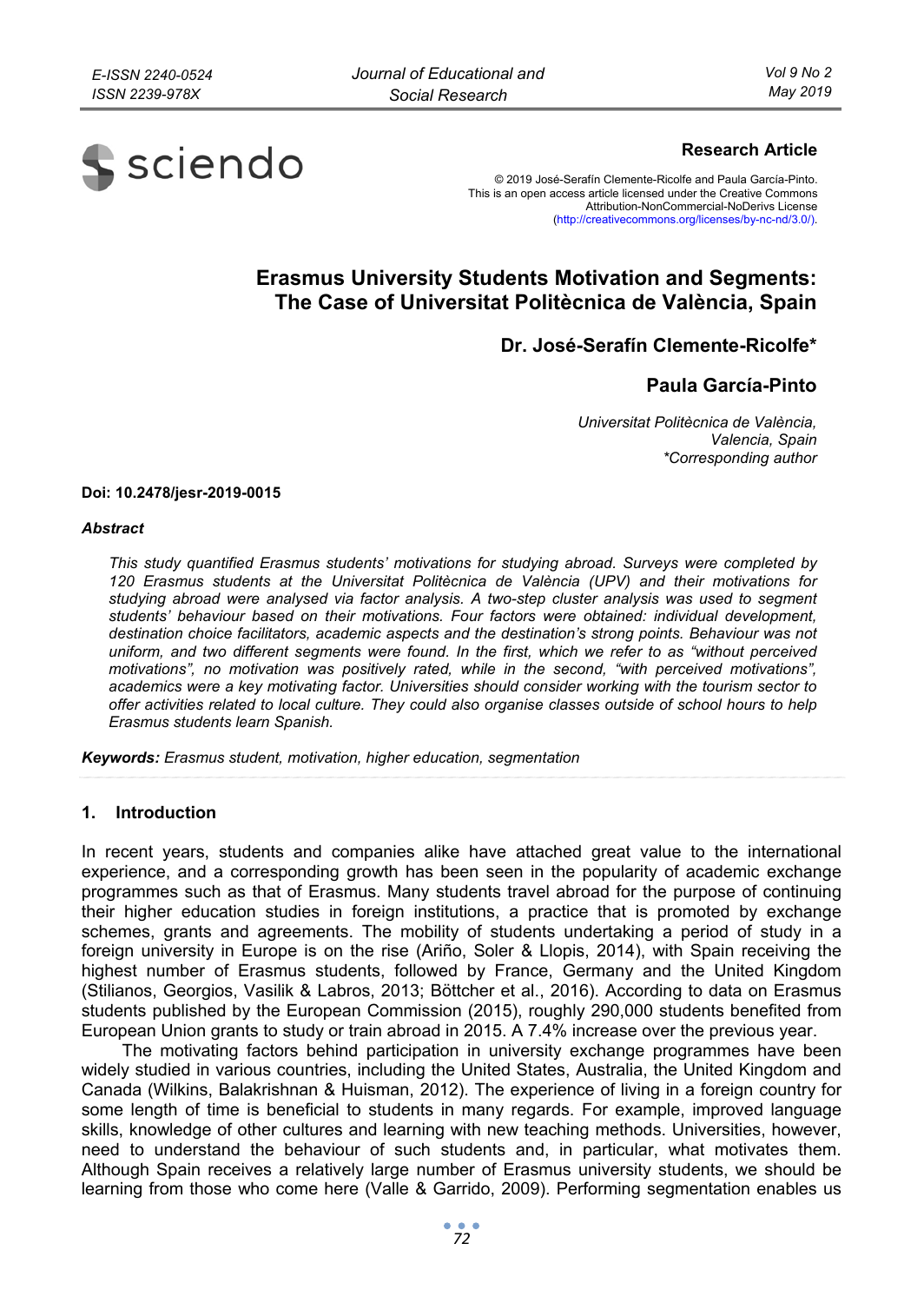| E-ISSN 2240-0524 | Journal of Educational and | Vol 9 No 2 |
|------------------|----------------------------|------------|
| ISSN 2239-978X   | Social Research            | May 2019   |

to gain a better understanding by grouping and categorising students with a view to offering them a more satisfactory range of services (Ghosh, Javalgi &Whipple, 2008).

This paper has two objectives. First, it aims to identify what motivates Erasmus students to study abroad and second, to determine whether Erasmus students can be grouped in terms of their motivations. This study is thus part of a general programme that aims to obtain reliable data on the profiles, needs and expectations of higher education students (Ariño, Soler & Llopis, 2014), while considering the specific case of Erasmus students at the Universitat Politècnica de València (UPV) in Spain. The main motivations that drive students to undertake Erasmus studies abroad and the methodology of this study are set out in subsequent paragraphs.

#### **2. Motivations for Erasmus Student Mobility**

From a conceptual point of view, international student mobility could be approached using the pushpull model (Altbach, 1998), that is, the idea that short-term international mobility can be explained by a number of factors that attract (pull) and repel (push) students. On the one hand, there are factors that "push" sudents to leave their home country, given the chance to experience a very different education system. On the other hand, there are also factors that "attract" them to a particular host country, e.g. factors associated with the prestige of the destination university or a positive image of the host country. Push-pull factors, however, are external forces that drive students' behaviour and the choices they make. This approach does not take their individual traits or preferences into account. Nevertheless, students may react to different push-pull factors in different ways. A number of researchers, such as Beerkens, Souto-Otero, Wit & Huisman (2016), have focused on the basic push-pull model with the aim of developing more sophisticated conceptual models with which to assess the choices made by international students.

There is extensive literature on higher education student exchanges in the European Union. Directories and databases like SpringerLink, Scopus, Google Scholar and Dialnet were thus used to compile the primary motivations for Erasmus students' mobility in the university sphere. The Table 1 shows the results of the compilation. Various earlier studies indicate that learning a language is the most commonly cited reason for Erasmus students' participation in the programme. Fombona, Rodríguez & Pascual (2013) found that mastering a new language was the motivational factor in 56% of the answers given by Erasmus students. Aguaded & Pozo (2009) highlighted that Erasmus students improved their language skills. As one of the students surveyed stated, "In general, my Spanish has improved enormously during my Erasmus study period in Spain, while before I could hardly speak, understand or write it" (p. 333). In other words, the programme makes it easier to learn a foreign language. However, although language acquisition may be a motivating factor for students who feel stimulated and able to try to interact with others in a foreign language, it can also be a barrier due to lack of knowledge and the fear of not being able to communicate in the destination language (Fombona, Rodríguez & Pascual, 2013).

**Table 1.** Literature review of the main motives of Erasmus students.

| Motivation                                         | Authors                                                                                                                                                                                                                                                                                                                                                                                                                                                                                                                                                                                                                                                                                                                                                                          |
|----------------------------------------------------|----------------------------------------------------------------------------------------------------------------------------------------------------------------------------------------------------------------------------------------------------------------------------------------------------------------------------------------------------------------------------------------------------------------------------------------------------------------------------------------------------------------------------------------------------------------------------------------------------------------------------------------------------------------------------------------------------------------------------------------------------------------------------------|
| Learning a language                                | Belvis, Pineda & Moreno (2007); Pineda, Moreno & Belvis (2008); Krzaklewska & Krupnik<br>(2008); Aquaded & Pozo (2009); Mures, Huerga, Lanero & Díaz (2009); Kalocsai (2009); I<br>Jašková & Heczková (2010); Juvan & Lesjak (2011); Rodríguez, Bustillo & Mariel (2011); Aydin<br>(2012): Bogain (2012): Mitchell (2012): Fombona. Rodríguez & Pascual (2013): García-<br>Rodríquez, Kümbül, Jimenez & Yatağanbaba (2013); Pimentel Botas & Huisman (2013);<br>Stilianos et al. (2013): Ariño. Soler & Llopis (2014): Aslan & Jacobs (2014): Deakin (2013):<br>Keresztes (2014); Lesjak, Juvan, Ineson, Yap & Axelsson (2015); Beerkens et al. (2016);<br>Brown, Boateng & Evans (2016); Borghetti & Beaven (2017); Pedersen, Lopez, Kirikova,<br>Zabłudowski & Comellas (2017) |
| Seeking new<br>experiences/personal<br>development | Belvis, Pineda & Moreno (2007); Pineda, Moreno & Belvis (2008); Krzaklewska & Krupnik<br>(2008); Mures et al. (2009); Jašková & Heczková (2010); Juvan & Lesjak (2011); Rodríguez, J<br>Bustillo & Mariel (2011): Avdin (2012): Bogain (2012): Fombona, Rodríguez & Pascual (2013):<br>Pimentel Botas & Huisman (2013); Stilianos et al. (2013); Ariño, Soler & Llopis (2014); Aslan &  <br>Jacobs (2014): Deakin (2013): Keresztes (2014): Currás. Gallarza. Servera. Favos & Arteaga l<br>(2015); Lesiak et al. (2015); Asoodar, Atai & Baten (2017); Pedersen et al. (2017); Sova (2017)                                                                                                                                                                                      |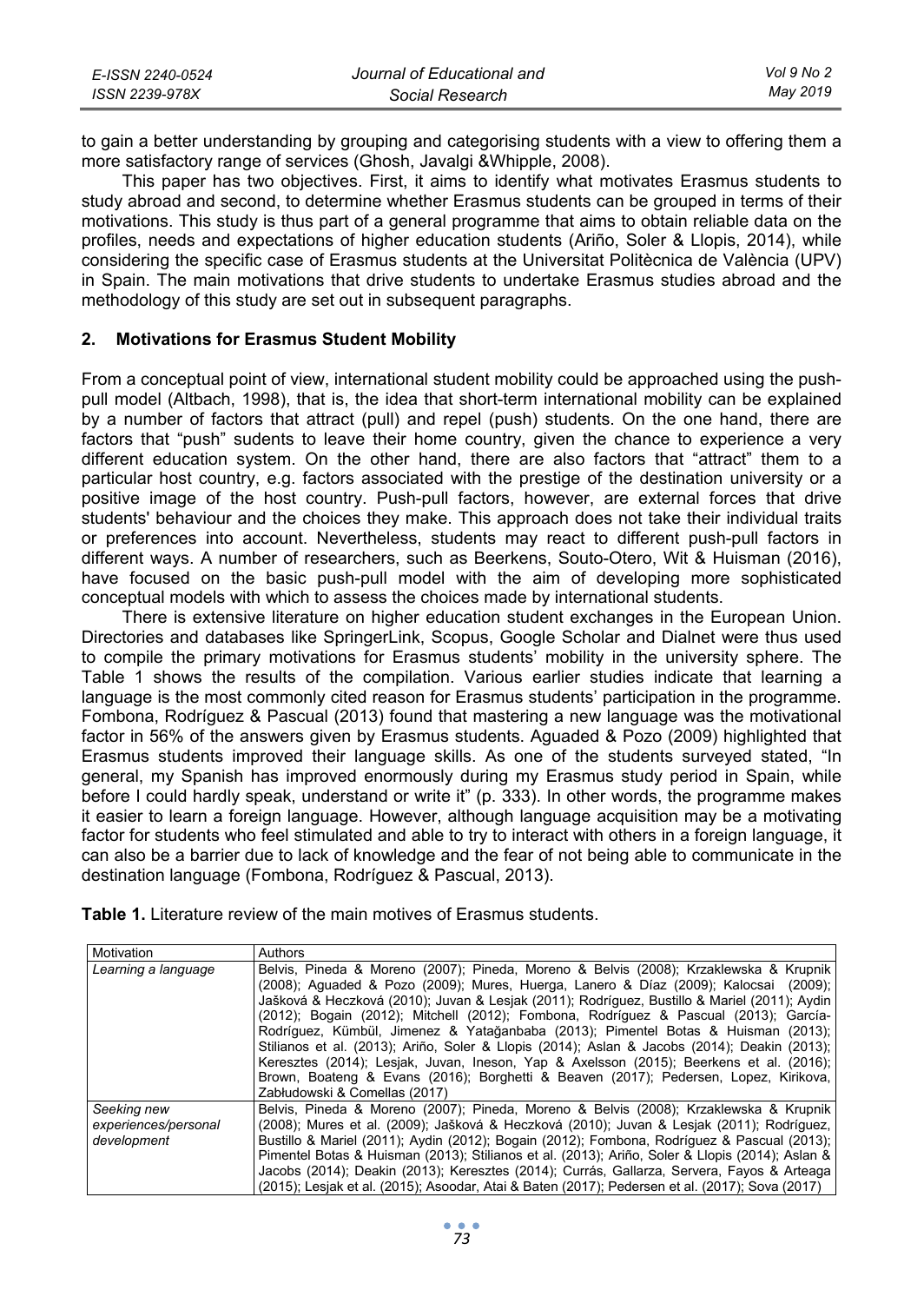| Professional development   | Pineda, Moreno & Belvis (2008); Krzaklewska & Krupnik (2008); Jašková & Heczková (2010);         |
|----------------------------|--------------------------------------------------------------------------------------------------|
|                            | Juvan & Lesjak (2011); Aydin (2012); Bogain (2012); Mitchell (2012); Fombona, Rodríguez &        |
|                            | Pascual (2013); Pimentel Botas & Huisman (2013); Stilianos et al. (2013); Aslan & Jacobs         |
|                            | (2014); Deakin (2013); Keresztes (2014); Currás et al. (2015); Lesjak et al. (2015); Pedersen et |
|                            | al. (2017)                                                                                       |
|                            |                                                                                                  |
| Cultural attractiveness of | Belvis, Pineda & Moreno (2007); Pineda, Moreno & Belvis (2008); Mures et al. (2009); Aydin       |
| the destination            | (2012); Mitchell (2012); García-Rodríguez et al. (2013); Stilianos et al. (2013); Aslan & Jacobs |
|                            | (2014); Lesjak et al. (2015); Brown, Boateng & Evans (2016); Pedersen et al. (2017) Sova         |
|                            | (2017)                                                                                           |
| Leisure                    | Belvis, Pineda & Moreno (2007); Pineda, Moreno & Belvis (2008); Krzaklewska & Krupnik            |
|                            | (2008); Rodríguez, Bustillo & Mariel (2011); Juvan & Lesjak (2011); Aydin (2012); García-        |
|                            | Rodríguez et al. (2013); Aslan & Jacobs (2014); Lesjak et al. (2015); Sin, Tavares & Neave       |
|                            | (2017)                                                                                           |
|                            |                                                                                                  |
| Personal                   | Belvis, Pineda & Moreno (2007); Pineda, Moreno & Belvis (2008); Mures et al. (2009); Juvan &     |
| recommendations (family,   | Lesjak (2011); Aydin (2012); Keresztes (2014); Currás et al. (2015); Brown, Boateng & Evans      |
| friends, etc.)             | (2016)                                                                                           |
| Economic level of the      | Belvis, Pineda & Moreno (2007); Rodríguez, Bustillo & Mariel (2011); García-Rodríguez et al.     |
| host country/affordable    | (2013); Deakin (2013); Keresztes (2014); Lesjak et al. (2015); Beerkens et al. (2016); Cairns    |
| price                      | (2017)                                                                                           |
| Geographical proximity     | Belvis, Pineda & Moreno (2007); Pineda, Moreno & Belvis (2008); Mures et al. (2009);             |
|                            | Rodríguez, Bustillo & Mariel (2011); Pimentel Botas & Huisman (2013); Lesjak et al. (2015); Sin, |
|                            | Tavares & Neave (2017)                                                                           |
|                            |                                                                                                  |
| Experiencing a new         | Krzaklewska & Krupnik (2008); Mures et al. (2009); Pimentel Botas & Huisman (2013); Stilianos    |
| education system           | et al. (2013); Aslan & Jacobs (2014); Lesjak et al. (2015)                                       |
| Improving academic         | Belvis, Pineda & Moreno (2007); Pineda, Moreno & Belvis (2008); Krzaklewska & Krupnik            |
| record                     | (2008); Fombona, Rodríguez & Pascual (2013); Aslan & Jacobs (2014); Lesjak et al. (2015);        |
|                            | Pedersen et al. (2017)                                                                           |
| Prestige/academic quality  | Mures et al. (2009); Rodríguez, Bustillo & Mariel (2011); Fombona, Rodríguez & Pascual (2013);   |
| of the host institution    | Pimentel Botas & Huisman (2013); Stilianos et al. (2013); Keresztes (2014); Cairns (2017)        |
| Range of subjects for      | Belvis, Pineda & Moreno (2007); Pineda, Moreno & Belvis (2008); Mures et al. (2009); Juvan &     |
| study                      | Lesjak (2011); Stilianos et al. (2013); Beerkens et al. (2016)                                   |
| Admission/access           | Belvis, Pineda & Moreno (2007); Pineda, Moreno & Belvis (2008); Aydin (2012); Fombona,           |
| requirements               | Rodríguez & Pascual (2013); Beerkens et al. (2016); Brown, Boateng & Evans (2016)                |
| Weather                    | Belvis, Pineda & Moreno (2007); Pineda, Moreno & Belvis (2008); Rodríguez, Bustillo & Mariel     |
|                            | (2011); Aydin (2012); Sin, Tavares & Neave (2017)                                                |
| Improving CV               | Belvis, Pineda & Moreno (2007); Jašková & Heczková (2010); Stilianos et al. (2013)               |

In any event, the Erasmus experience is regarded as being as much a time of learning as a contributing factor in students' personal development (Stilianos et al., 2013). Deakin (2013) highlights two reasons for this: the freedom and independence that students enjoy and their desire to develop personal skills such as self-confidence. In other words, they feel more self-assured and believe they can do anything (Pimentel Botas & Huisman, 2013). For example, in the study conducted by Krzaklewska & Krupnik (2008, p. 10), a student described the Erasmus experience as "useful for testing my limits as a person when I'm alone in some kind of difficult situation in a foreign country". In this respect, more than 97% of international students see the exchange programme as very or extremely important for their personal development (Rodríguez, Bustillo & Mariel, 2011), and many of them regard personal development as the most influential aspect in their overall assessment of the exchange programme (Mures et al., 2009).

Professional development is another motivating factor amongst Erasmus students. Employers prefer university graduates with international experience, as they have lived in different cultures and been exposed to different working practices (Pimentel Botas & Huisman, 2013). Our results suggest that studying abroad makes students' CVs more interesting and considerably increases their chance of being considered during the recruitment process. Deakin (2013) points out that comments made by Erasmus students reflect a view that education is first and foremost a path to employment, and that they must therefore acquire a set of skills and credentials that are attractive to prospective employers. According to Aydin (2012), students who participate in the programme gain professional experience, which opens up employment opportunities in their home country (Turkey, in Aydin's study) and abroad.

Students who travel abroad often have favourable experiences with the local culture in their host countries and have the chance to mingle with young people in the host societies (Mitchell, 2012). The importance of this aspect is highlighted in the study by Lesjak et al. (2015), where it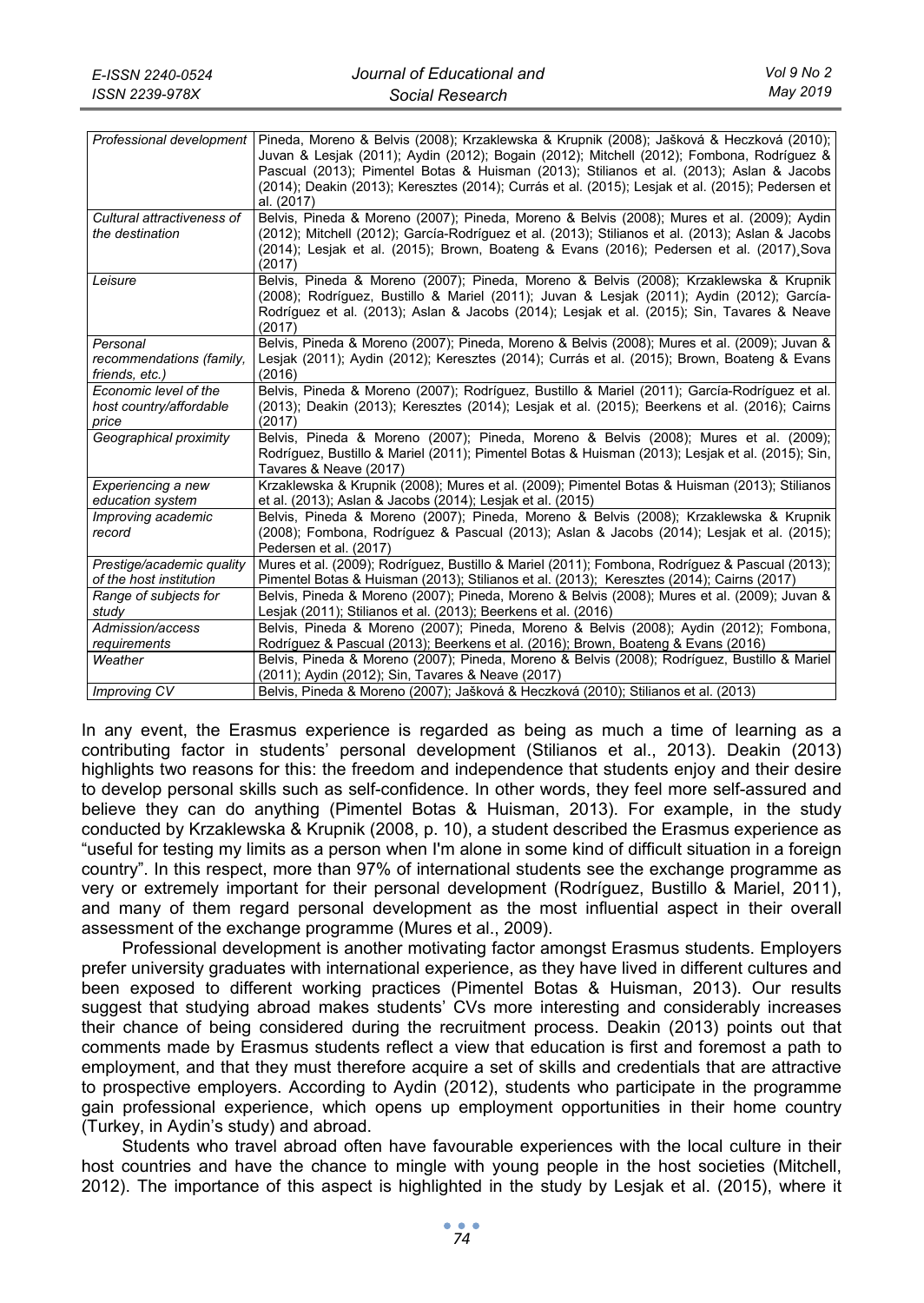| E-ISSN 2240-0524 | Journal of Educational and | Vol 9 No 2 |
|------------------|----------------------------|------------|
| ISSN 2239-978X   | Social Research            | Mav 2019   |

ranks third among the motivations that drive Erasmus students.

Rodríguez, Bustillo & Mariel (2011) believe that there is some empirical evidence to support the notion that exchange students are motivated by factors connected with leisure or holiday time. Such a motivation is easy to understand, as students seek leisure as an escape from their study routine, in addition to being a way to gain new experiences.

Friends and university peers offer advice have a major influence on registration in exchange programmes. Family influence is also important, as it can encourage or deter participation in these programmes, although it may not be a decisive factor in the decision (Pineda, Moreno & Belvis, 2008).

Other motivations relate to the particular characteristics of the destination, such as geographical proximity, the country's economic level and its climate. The university's location, for example, is a motivating factor, as students choose destinations which can help them achieve their specific mobility aims (Pineda, Moreno & Belvis, 2008). Distance is thus inversely related to student mobility (Rodríguez, Bustillo & Mariel, 2011). Studies have also found that there is a positive inclination towards Mediterranean countries, where the weather is better (Rodríguez, Bustillo & Mariel, 2011). Keresztes (2014) mentions that some Erasmus students make their decision based on the relatively low cost of living in a particular country.

Lastly, there is a set of motivations connected with academic factors: experiencing a new system, improving one's academic record, the academic prestige of the destination university, the range of subjects offered, etc. Krzaklewska & Krupnik (2008, p. 10), for example, cite a statement by an Erasmus student which reflects the academic enrichment entailed by adapting to new educational system: "I see a very different educational system, one that I'd like to work in at some point in the future". Some Erasmus students expect this sort of study programme to improve their academic records due to the impression that Erasmus students are shown tolerance and leeway when marks are assigned (Belvis, Pineda & Moreno, 2007).

The reasons given by Erasmus students for their international mobility can thus be explained using the push-pull framework. In terms of socio-psychological and intrinsic push factors, the most common are personal and professional development, together with improving their CVs or their academic records. In fact, these push factors are the most frequently cited in the literature (Wilkins, Balakrishnan & Huisman, 2012). The decision of which host country to choose for an Erasmus exchange depends on a large number of pull factors. Climate, geographical proximity, economic level, attractiveness from a tourism and leisure perspective and language are all factors that attract Erasmus students to a host destination. However, other factors also come into play, such as the host university's prestige and admission requirements as well as the range of subjects offered. Erasmus student mobility pull factors are linked to characteristics of the destination, such as its geographical proximity, as well as to the academic and institutional characteristics of the host university. With a view to the first objective of this paper, it is thus hypothesised that Erasmus students' motivations can be grouped using the push-pull framework.

In summary, and as pointed out by Lesjak et al. (2015), a variety of motivations drive Erasmus students to undertake a period of study at a foreign university. It might be argued that they are motivated to take part in the Erasmus programme by the chance to develop personal, professional and educational skills, as well as by the destination itself (climate, cost, etc.).

Moreover, it should be highlighted that the primary motivations of Erasmus students identified in this study point to an interrelationship between the different variables. The desire to learn a language, for example, is a strong motivation for integration in the host society, but learning a language is also a way for students to improve their employment prospects (Bogain, 2012). The apparent inclination towards Mediterranean countries can be explained by their good weather, which allows easier access to leisure activities for students on the programme (Rodríguez, Bustillo & Mariel, 2011). Significant correlations have also been found between professional motivations like improving employability and social motivations like enjoying new experiences (Juvan & Lesjak, 2011). Belvis, Pineda & Moreno (2007) highlight the major influence that the combined effect of cultural and leisure factors in Spain has on international Erasmus students. In the light of the foregoing, and with a view to the first specific aim of this article, it is hypothesised that the motivations for Erasmus students' mobility are interrelated and could be grouped into different types.

Lastly, it can also be highlighted that Erasmus students' motivations are not uniform across the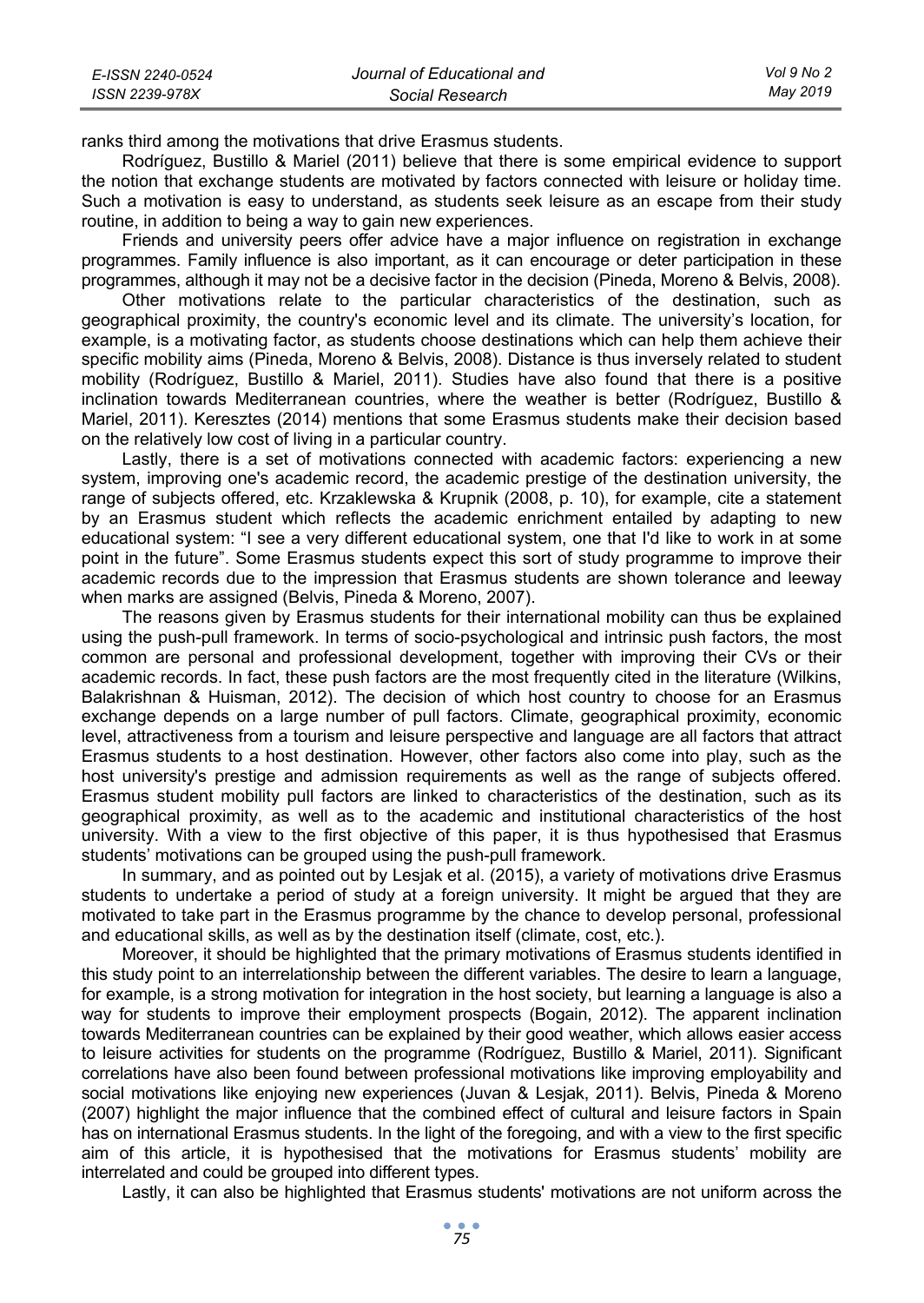| E-ISSN 2240-0524 | Journal of Educational and | Vol 9 No 2 |
|------------------|----------------------------|------------|
| ISSN 2239-978X   | Social Research            | May 2019   |

board. Krzaklewska & Krupnik (2008) found a large gap between Erasmus students in western and central Europe in terms of family circumstances, financial concerns and even in terms of motivation. The authors identified two groups of Erasmus students with different profiles: career-oriented and experience-oriented students. The first group was motivated by academic, employment or language factors, while the second was motivated by factors like having new experiences, leisure or learning about a new culture. It is more common for students with their professional career in mind to be from more disadvantaged family backgrounds (lower family income), to be women and to be from Eastern Europe. The hypothesis posed, with a view to the second objective of this paper, is that there are groups or segments of Erasmus students with different motivations.

#### **3. Methodology**

#### *3.1 Participants and Procedure*

The study sample consisted of Erasmus students hosted by the Universitat Politècnica de València (UPV) at its Vera Campus in the city of Valencia during the 2014-2015 academic year. This university was chosen for the study because it is one of the top five universities in Spain in terms of the number of Erasmus students it receives (European Commission, 2015). Moreover, in relative terms, the UPV was the university with the highest average Erasmus participation in the 2000-2008 period (Mures et al., 2009), and in specific terms, it should be noted that internationalisation is an element in the UPV's strategic plan. Information was obtained by means of a personal survey answered by 120 students from the various Schools of Engineering and other faculties offering degree studies at the campus.

In terms of the profile of the Erasmus students surveyed, 53.3% were male, with an average age of 23.4 and 78.3% studying an engineering degree, 61.7% staying for a semester and 27.5% and 23.3% from France and Germany, respectively. In terms of their demographic characteristics, and as recommended by Lesjak et al. (2015) for future studies, a good balance between males and females was obtained in the sample, in contrast to other studies in which females are predominant. The average age and the finding that European students remain in Spain for one semester coincides with other studies like those of Mures et al. (2009) or Ariño, Soler & Llopis (2014).

The choice of a survey as a source of information is justified by previous use of this method in studies on international student mobility (Wilkins, Balakrishnan & Huisman, 2012). In addition, since the students' decision to study abroad depends on push and pull factors, in both the home and the destination countries (Li and Bray, 2007), using the survey method enables Erasmus students to make their views known. For example, they can evaluate whether academic conditions are more or less favourable than those in their home countries. Lastly, in the educational sphere there is a growing use of surveys for analytical purposes, ranging from studying the connections and associations between variables to comparing subgroups in the same population (Alaminos & Castejón, 2006). Both of these purposes are in line with the aims of this research study. Stratified random sampling with proportional allocation by School or Faculty was used. As Mures et al. (2009) note, some degree programmes, such as business studies, display greater mobility. Similarly, Böttcher et al. (2016) note that participation in the Erasmus programme differs between students of humanities, social science, economics and law and students of subjects relating to engineering, industry and construction. Survey respondents were selected using a systematic sampling method. The first individual was chosen at random and the rest systematically (questioning the first of every two Erasmus students found, and disregarding the second). Fieldwork was carried out by the paper's authors via personal survey (face-to-face) using a structured questionnaire

### *3.2 Survey*

The motivations examined in the survey (specifications are provided in Table 2) were compiled based on the studies cited in the literature review above. Erasmus students were asked to evaluate these motivations with the aim of ascertaining the extent to which push-pull factors had influenced them in their choice of the UPV. Since the survey was based on a review of the literature, it can be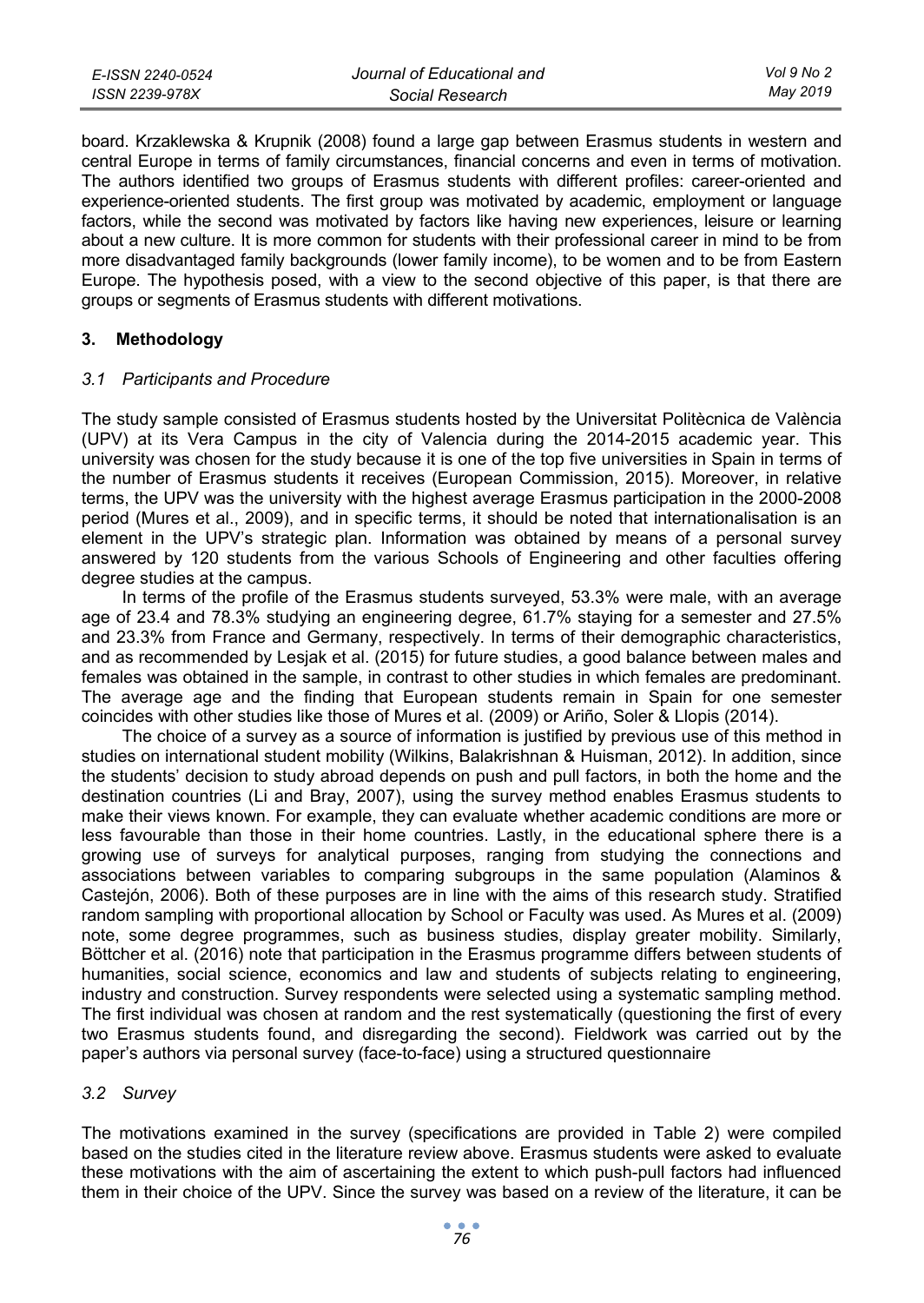| E-ISSN 2240-0524 | Journal of Educational and | Vol 9 No 2 |
|------------------|----------------------------|------------|
| ISSN 2239-978X   | Social Research            | May 2019   |

affirmed that its content encompassed the relevant aspects of the topic being studied, that is, the questions were appropriate. The survey was carried out in two languages, English and Spanish, to make it accessible to the greatest possible number of Erasmus students. The replies were graded on a Likert scale, where 1 was "completely disagree", 4 was "neither agree nor disagree", and 7 was "completely agree". Appendix 1 contains the survey that was originally distributed to students.

**Table 2.** Survey technical specification.

| Universe: Erasmus academic exchange students hosted by the Universitat Politècnica de València    |  |  |  |  |
|---------------------------------------------------------------------------------------------------|--|--|--|--|
| (UPV) at the Vera Campus in the 2014-2015 academic year                                           |  |  |  |  |
| Survey method: Personal interview                                                                 |  |  |  |  |
| Sample size: 120 interviews                                                                       |  |  |  |  |
| Sample error: ±8.7% with a confidence level of 95.5% (K=2)                                        |  |  |  |  |
| Sampling procedure: Randomly stratified sample with proportional allocation by School or Faculty. |  |  |  |  |
| Fieldwork: December 2014, March, April and May 2015                                               |  |  |  |  |
| Prior questionnaire: Test for 21 students                                                         |  |  |  |  |

### *3.3 Data Analysis*

A factor analysis with varimax rotation and Kaiser normalisation (Hair, Anderson, Tatham & Black 1999) was used to analyse the different types of Erasmus student motivations. This technique analyses the structure of the relationships between a large number of variables, such as the motivations behind international mobility. It is used to describe a set of observable variables (motivations) by means of a smaller number of non-observable or latent (underlying) variables called factors, arranged into groups containing several factors each. Factor analysis provided factor scores at the individual level, while a two-step cluster analysis was used to differentiate participants at the group level. Two-step cluster analysis was used because, unlike traditional agglomeration techniques, it employs an automatic procedure to find the optimal number of clusters. Cluster analysis is comparable to factor analysis in terms of its objective of evaluating students' motivations, but it differs in that it groups individuals together, whereas factor analysis focuses mainly on grouping variables that measure motivations by identifying underlying structures. In summary, the use of both analytical techniques enabled us to explore the data collected to achieve the objectives of this paper. Both analyses were conducted using the SPSS 16.0 program.

### **4. Analysis and Discussion of Results**

The paper's first objective was to identify Erasmus students' motives. Factor analysis of Erasmus students' motives resulted in four factors that explained 68.4% of the variance, with a KMO index of 0.844 (Table 4). Both of these values are indicative of a good overall fit (Hair et al., 1999). Cronbach's alpha coefficient was used to measure reliability, understood as internal consistency. That is, it evaluates how closely related an instrument's set of items are, ranging from 0 to 1 (greater reliability). These values can thus be regarded as suitable for the purpose of exploring the types of motivations that drive Erasmus student mobility in the context of the Universitat Politècnica de València (UPV) in Spain. The factors that were identified are interpreted below. To this end, the discussion uses factor weightings which are simply correlations between each variable and the factor in question, meaning that the higher the weighting, the stronger the connection between the variable and the factor.

The first factor encompasses three motivations associated with improved professional or personal development. It could thus be labelled an "individual development" factor. Professional aspects are combined with aspects relating to the individual's personal growth. Erasmus students seem to perceive that the experience has positive effects on their future as people, and it could be said that they feel free to – or indeed, have a duty to improve their CVs or their professional or personal lives. Moreover, this same aspect is in line with findings widely described in the literature (Messer & Wolter, 2007; Aslan & Jacobs, 2014; Lesjak et al., 2015).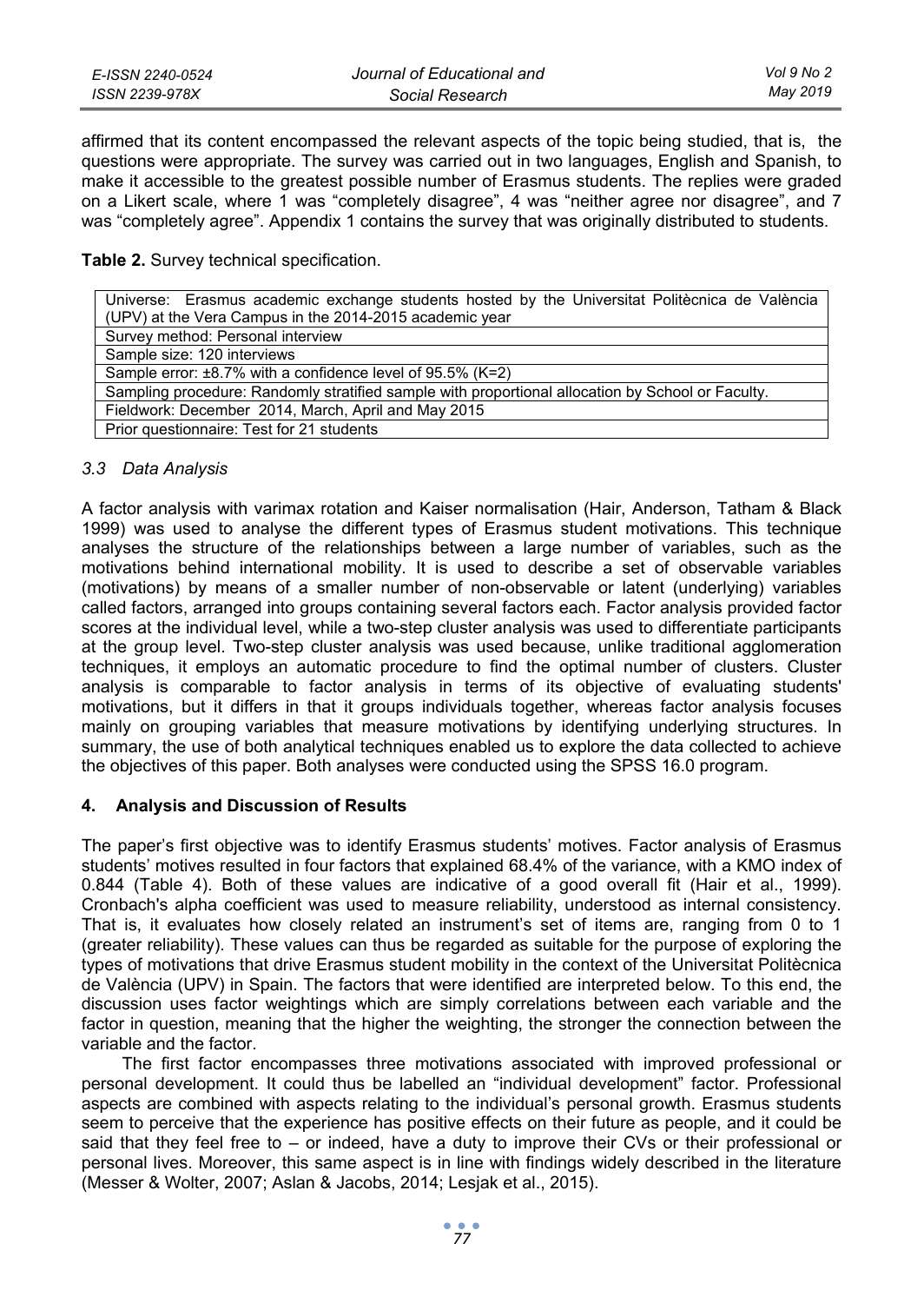**Table 3.** Factor analysis of the motivations of Erasmus students in the UPV (rotated factor loadings)

| Motivations/Factors                                                 |       | 2     | 3     | 4     |
|---------------------------------------------------------------------|-------|-------|-------|-------|
| Improve CV                                                          | 0.872 |       |       |       |
| Improve my professional future                                      | 0.807 |       |       |       |
| Facilitate my professional development                              | 0.758 |       |       |       |
| City's tourism attractiveness (natural resources, culture, history) |       | 0.833 |       |       |
| Geographical proximity to home university                           |       | 0.729 |       |       |
| Ease of admission process                                           |       | 0.544 |       |       |
| Recommendations and good feedback                                   |       | 0.530 |       |       |
| Leisure                                                             |       | 0.412 |       |       |
| Prestige of the UPV                                                 |       |       | 0.789 |       |
| High quality of studies                                             |       |       | 0.711 |       |
| Learning Spanish                                                    |       |       |       | 0.773 |
| Good weather                                                        |       |       |       | 0.717 |
| Low cost of living                                                  |       |       |       | 0.518 |
| % explained variance                                                | 39.7  | 12.2  | 9.2   | 7.3   |
| Cronbach's alpha                                                    | 0.895 | 0.769 | 0.726 | 0.559 |
| Name of the factors:                                                |       |       |       |       |
| Factor 1: individual development                                    |       |       |       |       |
| Factor 2: destination choice facilitators                           |       |       |       |       |
|                                                                     |       |       |       |       |

Factor 3: academic aspects Factor 4: the destination's strong points

The second factor comprises motivations like the city's appeal as a tourist destination, its geographical proximity, easy admission processes, recommendations and favourable feedback, and leisure. This factor could thus be described as "destination choice facilitators", because it encompasses aspects that make the process simpler or more attractive for the Erasmus student. The opposite also occurs, as shown by feedback from an Erasmus student in the study by Aslan & Jacobs (2014, p. 70): "I came up against a lot of bureaucratic problems and this reduced my motivation".

The third factor relates to the UPV's prestige and high academic standard. This factor could thus be called "academic aspects". The increased quality of study programmes offered by host universities for mobile students should be taken into account (Pineda, Moreno & Belvis (2008). However, with respect to students' learning process, it should be noted that the studies they undertake at such universities also offer a certain flexibility in terms of exams, the option of working as part of a team or being able to choose from a range of elective subjects (Aslan & Jacobs, 2014). All of the above appears to be even more pronounced when the higher education institution attended by the Erasmus students has a considerable reputation.

Lastly, the fourth factor encompasses learning the Spanish language, good weather and a low cost of living. In other words, "the destination's strong points". As Rodríguez, Bustillo & Mariel (2011) point out, some aspects of the host country make it more attractive compared to other potential destinations. This factor also highlights the international importance of the Spanish language today. It is the official language in 21 countries, and the third most widely-spoken language in the world (Valle & Garrido, 2009).

With respect to the paper's second objective, Erasmus students were segmented using the factorial scores obtained earlier as grouping variables. Handling the data in this way results in uncorrelated variables. The unit of measurement is the same for all of the variables analysed and the number of variables is not too great. The "non-hierarchical" grouping technique known as K-Mean was chosen because a hierarchical technique with a set of data for more than 50 individuals is difficult to represent and interpret. It should be noted that the K-Means method is generally regarded as the most robust method available in the SPSS statistical package (Punj & Stewart, 1983). The use of non-hierarchical methods is also advisable when the aim is not so much to analyse the hierarchical structure of the individuals as to ascertain the number of groups that exist and the characteristics of each one. The aim was to segment Erasmus students in the UPV according to their motivations, grouping them into different dimensions. The corresponding calculations produced two groups, which made more sense in terms of interpreting the results (Table 4). The Euclidean distance was used in this paper.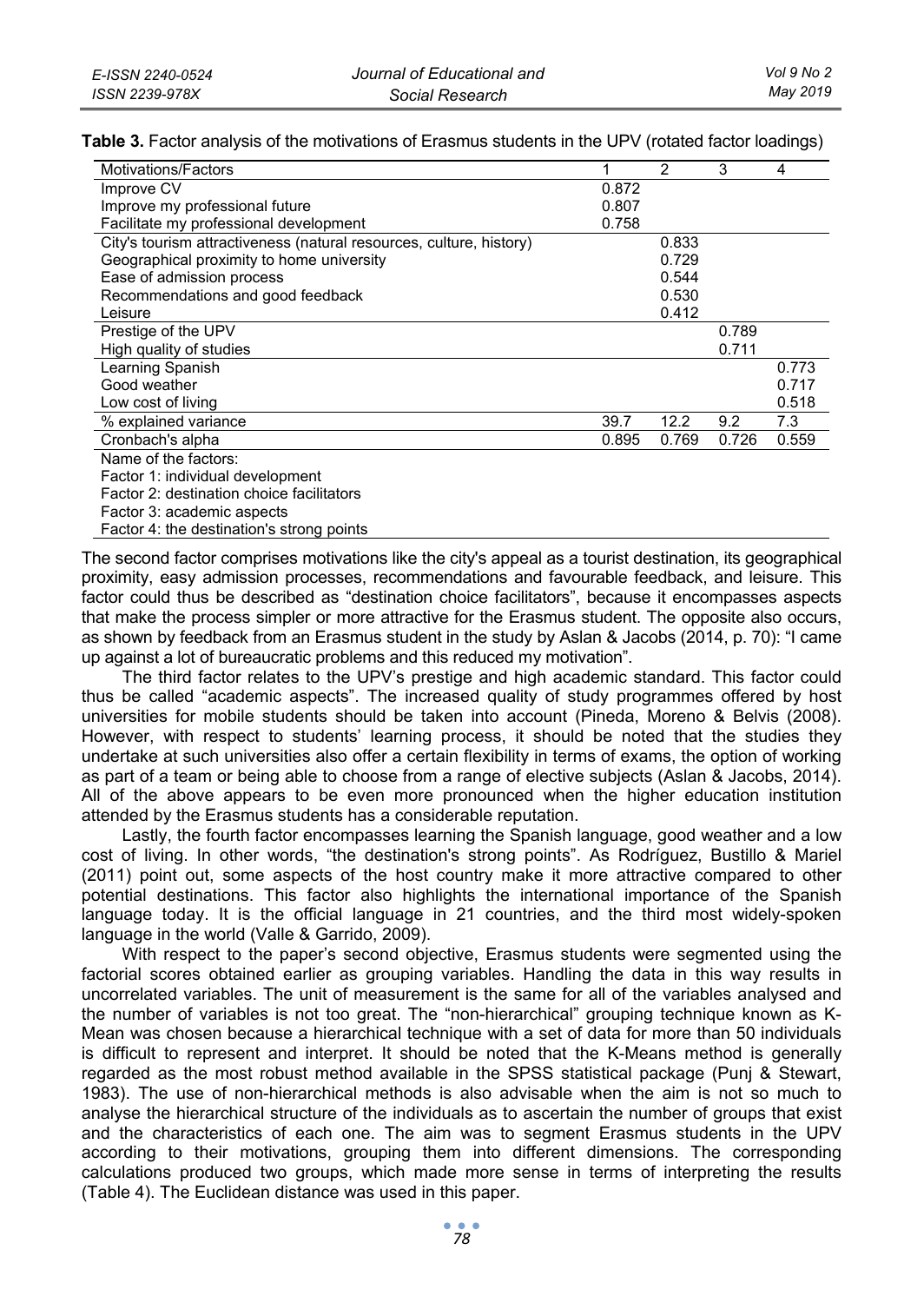|                                          | Segment 1                   | Segment 2                |
|------------------------------------------|-----------------------------|--------------------------|
|                                          | "without perceived motives" | "with perceived motives" |
|                                          | $(n=64)$                    | (n=56)                   |
|                                          | (53.3%)                     | (46.7%)                  |
| <b>Segmentation variables</b>            |                             |                          |
| Individual development *                 | $-0.20$                     | 0.22                     |
| Facilitators in choice of destination *  | $-0.21$                     | 0.24                     |
| Academic aspects **                      | $-0.55$                     | 0.63                     |
| Destination strong points **             | $-0.39$                     | 0.44                     |
| <b>Segment characterisation</b>          |                             |                          |
| Age (average)                            | 23.2                        | 23.5                     |
| Sex (%)                                  |                             |                          |
| Male                                     | 60.9                        | 44.6                     |
| Female                                   | 39.1                        | 55.4                     |
| Nationality (%) *                        |                             |                          |
| Germany                                  | 26.6                        | 19.6                     |
| France                                   | 26.6                        | 28.6                     |
| Italy                                    | 10.9                        | 25.0                     |
| Eastern Europe                           | 12.5                        | 19.6                     |
| Rest of Europe                           | 23.4                        | 7.1                      |
| Period in the UPV (%) *                  |                             |                          |
| One semester                             | 71.9                        | 50.0                     |
| Full academic year                       | 28.1                        | 50.0                     |
| Type of studies (%)                      |                             |                          |
| Engineering                              | 79.7                        | 76.8                     |
| <b>ADE/Fine Arts</b>                     | 20.3                        | 23.2                     |
| Score for services offered by the UPV ** | 3.8                         | 4.2                      |

**Table 4.** Segmentation of Erasmus students in the UPV by motivations and segment characterisation

 $*$ ,  $*$ , significantly different at 1 and at 5% respectively.

The first group, which represents a little over half of the students surveyed, is characterised by its negative scoring of the various motivations. This segment could therefore be labelled as "without perceived motivations", as its members assign a negative rating to the various factors into which the motivations are grouped. This finding coincides with that of Stilianos et al. (2013), who noted that some students said they obtained no significant benefits from their participation in the Erasmus programme. The second group, on the other hand, representing 46.7% of the sample, rated the various motivations positively, emphasising in particular the academic aspects of their Erasmus study period. This segment could be called "with perceived motivations". In both segments, the pull factor that we labelled "academic aspects" was rated the highest, while the push motivations encompassed within the "individual development" factor received the lowest score. This result is in line with the conclusions drawn by Wilkins & Huisman (2011), who found that push factors had a minimal influence; it was pull factors that had the greatest bearing on the choice of country and university. In an increasingly global environment with a growing number of national and international universities, motivations associated with academics and with the host destination are possibly more important.

Use of the push-pull model has improved our understanding of the Erasmus student experience, but the various motivations underlying students' behaviour must not be overlooked and an attempt should be made to link them to students' particular characteristics: their nationality, the length of their stay, etc. In terms of the features of the two segments, the group labelled "without perceived motivations" includes a greater percentage of students from Germany and other prosperous European countries (the Netherlands, Belgium, the UK, etc.) than the segment "with perceived motivations", which includes a greater proportion of Erasmus students from Italy and Eastern Europe. This result may seem at odds with the findings of Beerkens et al. (2016), who conclude that there are few differences between countries. However, Rodríguez, Bustillo & Mariel (2011) argue that the motivations that drive Erasmus students to study abroad depend on the region where their home country is located, with differences arising based on their respective levels of development. This research study also found that the segment "with perceived motivations" contains a higher percentage of students who remain for the entire academic year (50%, compared to 28.1% in the segment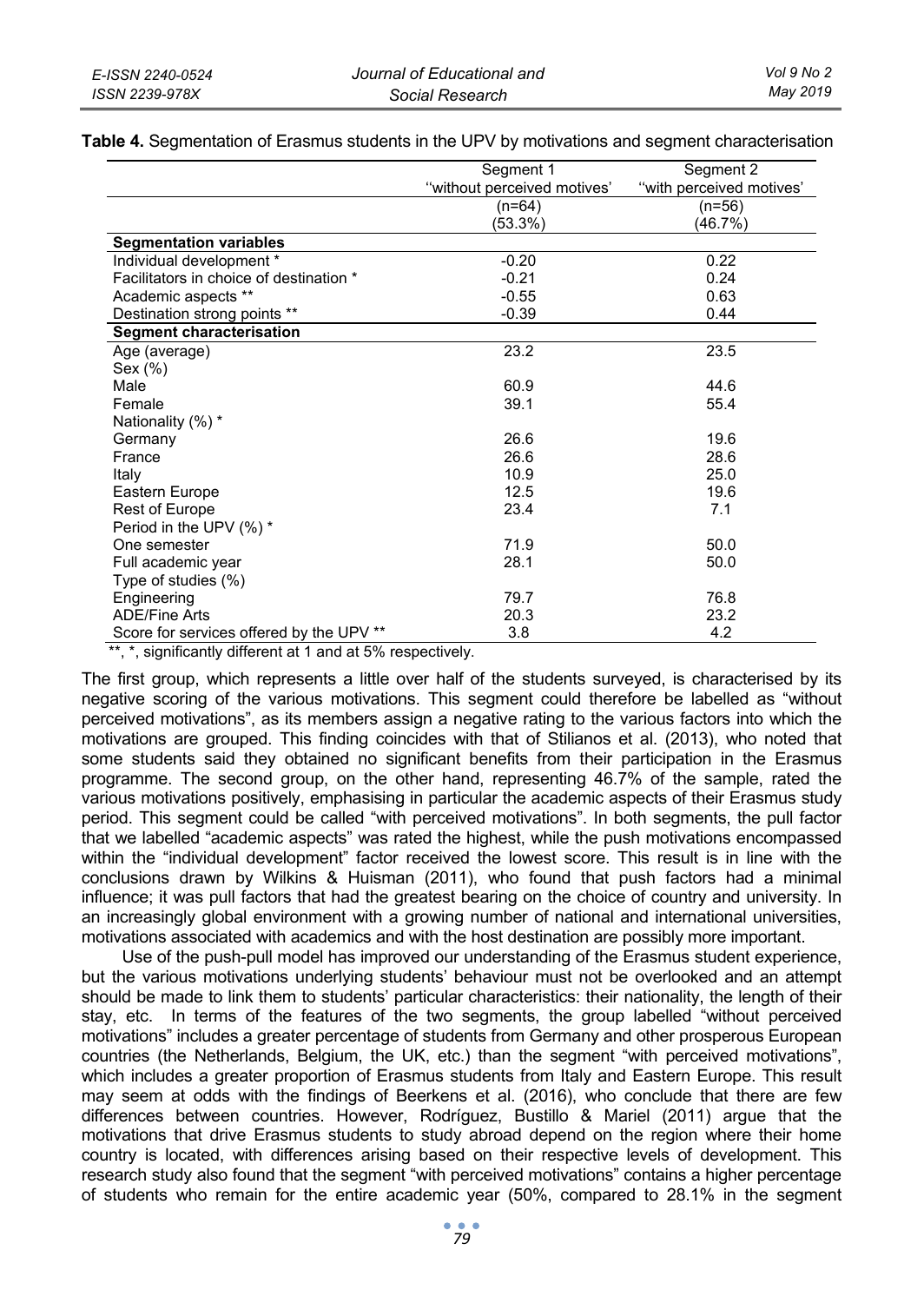| E-ISSN 2240-0524 | Journal of Educational and | Vol 9 No 2 |
|------------------|----------------------------|------------|
| ISSN 2239-978X   | Social Research            | May 2019   |

"without perceived motivations"). This may be explained by the fact that the longer they spend away from their home university, the greater they perceive the benefit to be (Messer & Wolter, 2007). Segmentation appears to show that nationality may be linked to a need for change or to disappointment with the situation in the student's home country (pushing), while length of stay may be tied to allowing enough time to try another education model (pulling). Internationalisation could pose a threat to countries with more push than pull, such as those with a poor standard of English language, low salaries or less prestigious universities. It also has a positive side, however, as it improves students' ability to adapt to circumstances in a short period of time.

Lastly, Erasmus students from the segment "with perceived motivations" gave a higher score to services offered by the UPV (on a scale of 1 to 5, where 5 was "very good"). Jašková & Heczková (2010) found that students who perceived greater benefits felt more satisfied with the services offered. However, closer examination of the causal link between motivations and scoring of university services is warranted, with a view to exploring the hypothesis that unmotivated students may have felt as they did because of poor services (library, language centre, etc.).

#### **5. Conclusions**

Erasmus students' motivations were reduced to four factors through factor analysis. Two of them, "destination choice facilitators" and "the destination's strong points", are pull forces which essentially consist of the characteristics of the host destination. The factor which we call "academic aspects" also encompasses pull motivations, although these relate to academic preferences. The existence of two factors which encompass motivations associated with the host destination might be explained by the growing number of universities to choose from (Wilkins & Huisman, 2011). It could be hypothesised that very unacademic factors seem to have great weight in an Erasmus student's decision.

Social and psychological or intrinsic push factors as well as pull factors influence students' choice of destination. University managers should consider the possible relationships between these factors. During students' mandated study periods, it may thus be advisable to offer them opportunities for both professional development, such as short company placements, and personal development, such as a chance to practice their Spanish outside of class. At the same time, this would also help increase their enjoyment of their period of study away from home. For example, universities could work with tourism professionals to develop products that would enable students to explore local culture while having fun. In this regard, it may be worth considering the development of flats or halls of residence for Erasmus students in Valencia's old quarter, a neighbourhood that's centrally located but has deteriorated to a certain extent in some areas. This could stimulate the local economy and the nightlife sector (Malet, 2013). Furthermore, since the other university in the city of Valencia, the Universitat de València, is also one of the universities that receives the most Erasmus students, the two could work together. For example, they could jointly communicate the features of the destination that make it attractive to these sorts of students.

In terms of segmentation, our findings reveal two diametrically opposed groups of Erasmus students: one that has been labelled "without perceived motivations" and one labelled "with perceived motivations". In view of this, university management staff who encounter students that match the profiles of the segment with perceived motivations could aim to increase the effectiveness of their communication by tailoring messages to suit their specific needs. In addition, research techniques such as group dynamics could be used to carry out an in-depth investigation of the reasons for the negative ratings assigned by the group "without perceived motivations", although one initial hypothesis might be that the Erasmus students in this segment may be motivated by the desire to develop their European identity with this period abroad (Sigalas, 2010).

The results obtained in this study offer two significant contributions. First, although the literature has focused extensively on student mobility there is a dearth of research into the motivations of Erasmus students (Rodríguez, Bustillo & Mariel, 2011), which is why this study aims to make a quantitative contribution towards improving our understanding of them, revealing the multifaceted nature of the Erasmus experience. Second, methods that have been used to study international student mobility in the past have been primarily interview-based. In contrast, this study used surveys with a statistical sampling, ensuring the representativeness of the sample. In summary, this study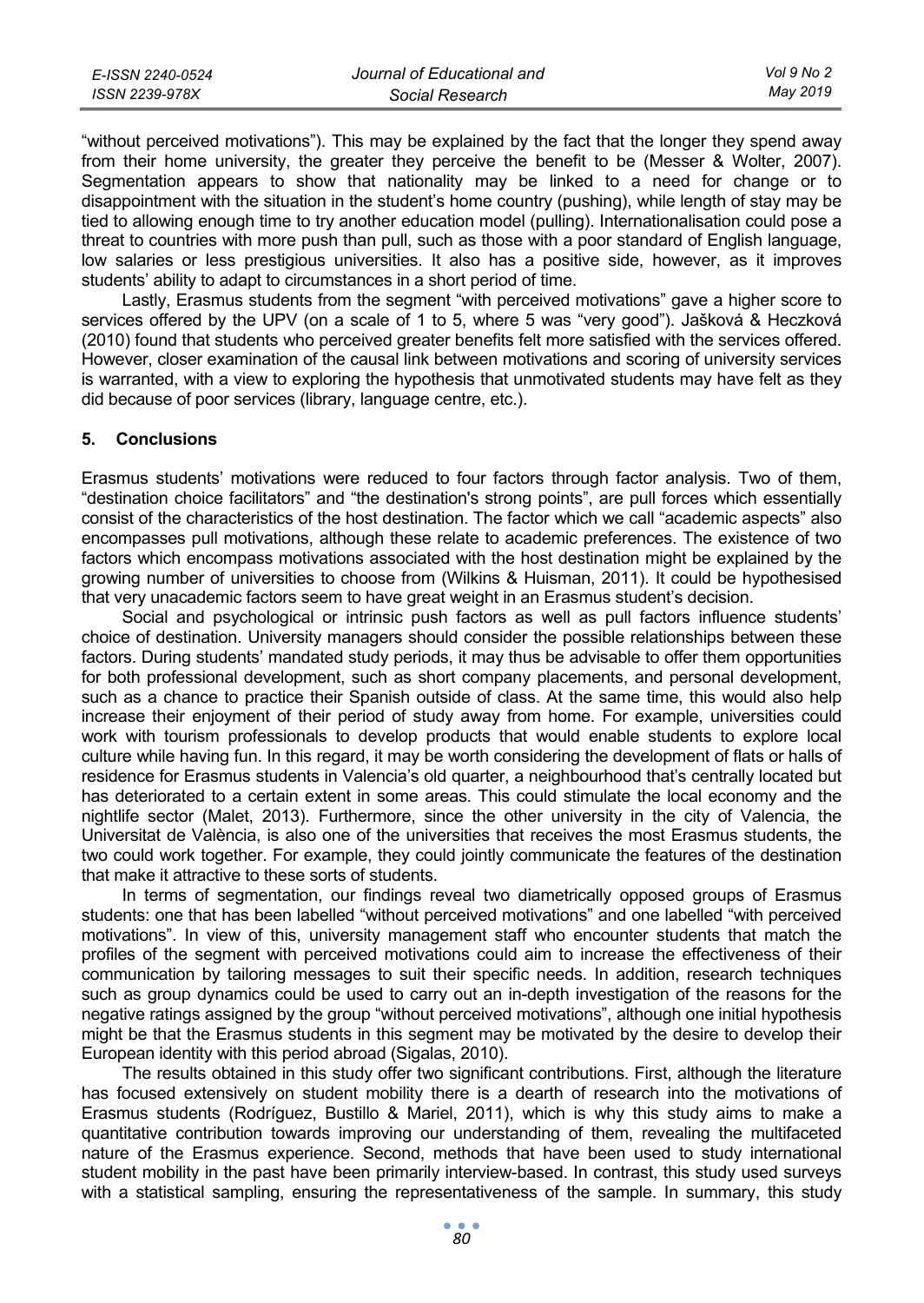| E-ISSN 2240-0524 | Journal of Educational and | Vol 9 No 2 |
|------------------|----------------------------|------------|
| ISSN 2239-978X   | Social Research            | May 2019   |

makes a valuable contribution in terms of broadening knowledge and understanding of the motivations behind Erasmus students' international mobility, supported by previous research studies which have relied mainly on qualitative research. In closing, however, it should be noted that this study does have a major limitation. The university studied, the Universitat Politècnica de València (UPV), is located in a coastal area with a large number of historic and cultural attractions. It would be advisable, therefore, to analyse whether the results obtained differ in institutions with a different set of cultural and geographical features.

### **References**

- Aguaded, J. L. & Pozo, C. (2009). Los alumnos Erasmus en la Torre de Babel. El aprendizaje de lenguas extranjeras basado en las competencias comunicativas y en el uso de las TIC. *Revista Electrónica Teoría de la Educación. Educación y Cultura en la Sociedad de la Información, 10*(2), 310-337.
- Alaminos, A., & Castejón, J. L. (2006). *Elaboración, análisis e interpretación de encuestas, cuestionarios y escalas de opinión.* Alicante: Marfil.
- Altbach, P. G. (1998). *Comparative higher education: Knowledge, the university, and development.* Hong Kong: Comparative Education Research Centre, The University of Hong Kong.
- Ariño, A., Soler, I. & LLopis, R. (2014). La movilidad estudiantil universitaria en España. *RASE: Revista de la Asociación de Sociología de la Educación, 7*(1), 143-167.
- Aslan, B. & Jacobs, D. B. (2014). Erasmus Student Mobility: Some Good Practices According to Views of Ankara University Exchange Students. *Journal of Education and Future, (5)*, 57-72.
- Asoodar, M., Atai, M. R., & Baten, L. (2017). Successful erasmus experience: Analysing perceptions before, during and after erasmus. *Journal of Research in International Education, 16(1)*, 80-97. doi:10.1177/1475240917704331
- Aydin, S. (2012). I am not the same after my ERASMUS: A Qualitative Research. *The Qualitative Report, 17*(28*)*, 1-23.
- Belvis, E., Pineda, P. & Moreno, M. V. (2007). La participación de los estudiantes universitarios en programas de movilidad: factores y motivos que la determinan. *Revista Iberoamericana de Educación, 42(5)*, 1-1.
- Beerkens, M, Souto-Otero, M., de Wit, H. & Huisman, J. (2016). Similar students and different countries? An analysis of the barriers and drivers for Erasmus participation in seven countries. *Journal of Studies in International Education, 20(2)*, 184-204. doi:10.1177/1028315315595703
- Bogain, A. (2012). Erasmus language students in a British university: a case study. *The Language Learning Journal, 40(3)*, 359-374. doi:10.1080/09571736.2012.723937
- Borghetti, C.,& Beaven, A. (2017). Lingua francas and learning mobility: Reflections on students' attitudes and beliefs towards language learning and use. *International Journal of Applied Linguistics (United Kingdom), 27(1)*, 221-241. doi:10.1111/ijal.12123
- Böttcher L., Araújo N. A. M., Nagler J., Mendes J. F. F., Helbing D.,& Herrmann H. J. (2016). Gender Gap in the ERASMUS Mobility Program. *PLoS ONE, 11(2)*, e0149514. doi:10.1371/journal.pone.0149514.
- Brown, M., Boateng, E. A., & Evans, C. (2016). Should I stay or should I go? A systematic review of factors that influence healthcare students' decisions around study abroad programmes. *Nurse Education Today, 39,* 63-71. doi:10.1016/j.nedt.2015.12.024
- Cairns, D. (2017). The erasmus undergraduate exchange programme: A highly qualified success story? *Children's Geographies, 15(6)*, 728-740. doi:10.1080/14733285.2017.1328485
- Currás, R., Gallarza, M. G., Servera, D., Fayos, T. & Arteaga, F. (2015). The consumer value trade-off and the international experience: benefits and costs of being an Erasmus student. INTED2015 Proceedings, 2nd-4th March, Madrid, pp. 4008-4017.
- Deakin, H. (2013). The drivers to Erasmus work placement mobility for UK students. *Children's Geographies, 12(1)*, 25-39. doi:10.1080/14733285.2013.851063
- European Commission (2015). Erasmus+ Programme Annual Report 2015. https://ec.europa.eu/programmes /erasmusplus/sites/erasmusplus/files/erasmus-plus-annual-report-2015.pdf. Accessed 20 March 2017.
- Fombona, J., Rodríguez, C. & Pascual, M. Á. (2013). The motivational factor of Erasmus students at the university. *International Education Studies, 6(4)*, doi:10.5539/ies.v6n4p1.
- García-Rodríguez, F., Kümbül, T., Jimenez, J. M. & Yatağanbaba, E. (2013). A whole world outside home: factors attracting Erasmus students and their effects on intercultural competence, language learning, economy and tourism. EDULEARN13 Proceedings, 3726-3734.
- Ghosh, A. K., Javalgi, R. &Whipple, T. W. (2008). Service strategies for higher educational institutions based on student segmentation. *Journal of Marketing for Higher Education, 17(2)*, 238-255. doi:10.1080/08841240801912641
- Hair, J. F.; Anderson, R. E.; Tatham, R. L.; & Black, W. C. (1999). Análisis Multivariante. Madrid. Prentice-Hall.
- Jašková M. & Heczková L. (2010). Erasmus Mobility: Students Motivation and Satisfaction. ERACON Congress 1–5 July 2010, University of Vienna.
- Juvan, E. & Lesjak, M. (2011). Erasmus Exchange Program: Opportunity for professional growth or sponsored vacations? *Journal of Hospitality & Tourism Education, 23(2)*, 23-29. doi:10.1080/10963758.2011.10697003
- Kalocsai, K. (2009). Erasmus exchange students: A behind-the-scenes view into an ELF community of practice. *Apples– Journal of Applied Language Studies, 3(1)*, 24–48.
- Keresztes, E. R. (2014). The analysis of foreign study in higher education in the perspective of Hungarian exchange students. *Polish Journal of Management Studies*, 9, 96-103.